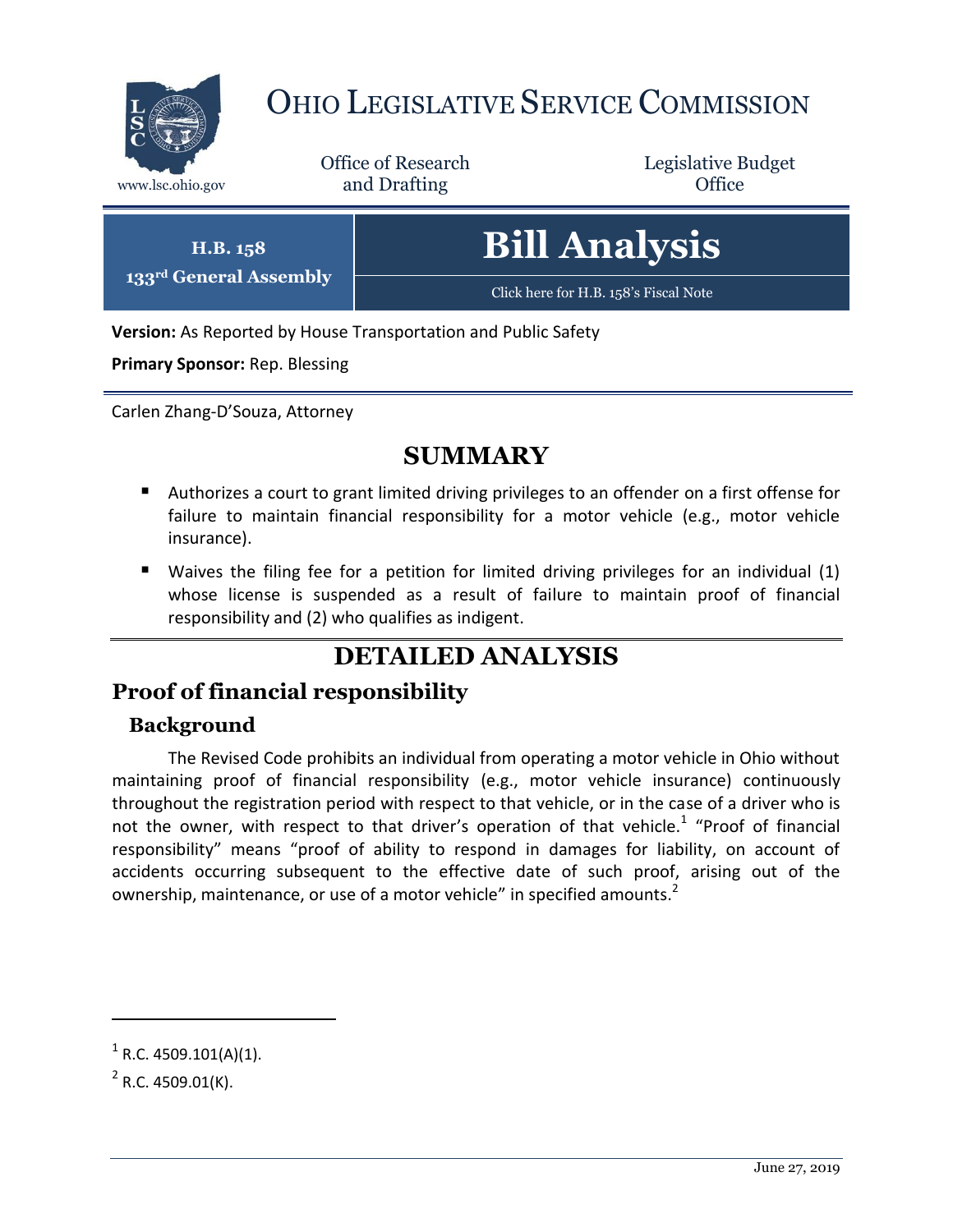### **Failure to produce proof of financial responsibility**

A person is required to provide proof of financial responsibility in certain circumstances, such as when stopped for a traffic violation.<sup>3</sup> The law imposes civil penalties for failure to maintain financial responsibility as required, which are explained as follows:

- On a first offense:
	- $\Box$  Suspension of driver's license until requirements are met (generally the requirement is to present proof of financial responsibility);
	- $\Box$  \$100 reinstatement fee.<sup>4</sup>
- On a second offense that occurs within five years of the first violation:
	- Suspension of driver's license for one year (the court may grant limited driving privileges, but not for the first 15 days of the suspension, and only if the person presents proof of financial responsibility);
	- $\Box$  \$300 reinstatement fee.<sup>5</sup>
- On a third (or more) offense that occurs within five years of the first violation:
	- Suspension of driver's license for two years (the court may grant limited driving privileges, but not for the first 30 days of the suspension, and only if the person presents proof of financial responsibility);
	- $\Box$  \$600 reinstatement fee.<sup>6</sup>

### **Indigency waiver and limited driving privileges**

As implied above, a court may grant a person limited driving privileges on a second or third offense, but not on a first offense. That is, current law does not state that a person, who fails to maintain proof of financial responsibility once and is unable to pay reinstatement fees, may be granted limited driving privileges. The bill allows a court to grant limited driving privileges on a first offense, but only if the person presents proof of financial responsibility and is enrolled in a driver's license reinstatement fee payment plan (which allows an offender to pay the reinstatement fee in installments of \$50 per month or more).<sup>7</sup>

 $\overline{a}$ 

 $3$  R.C. 4509.101(A)(3).

 $^4$  R.C. 4509.101(A)(2)(a) and (d) and (A)(5).

 $^5$  R.C. 4509.101(A)(2)(b) and (d) and (A)(5).

 $^6$  R.C. 4509.101(A)(5)(c) and (d).

 $^7$  R.C. 4509.101(A)(2)(a). Generally, unless expressly authorized by the Revised Code, a court may not grant limited driving privileges during any suspension imposed by the Bureau of Motor Vehicles (BMV). The suspension at issue here is imposed by the BMV. R.C. 4510.021(B).